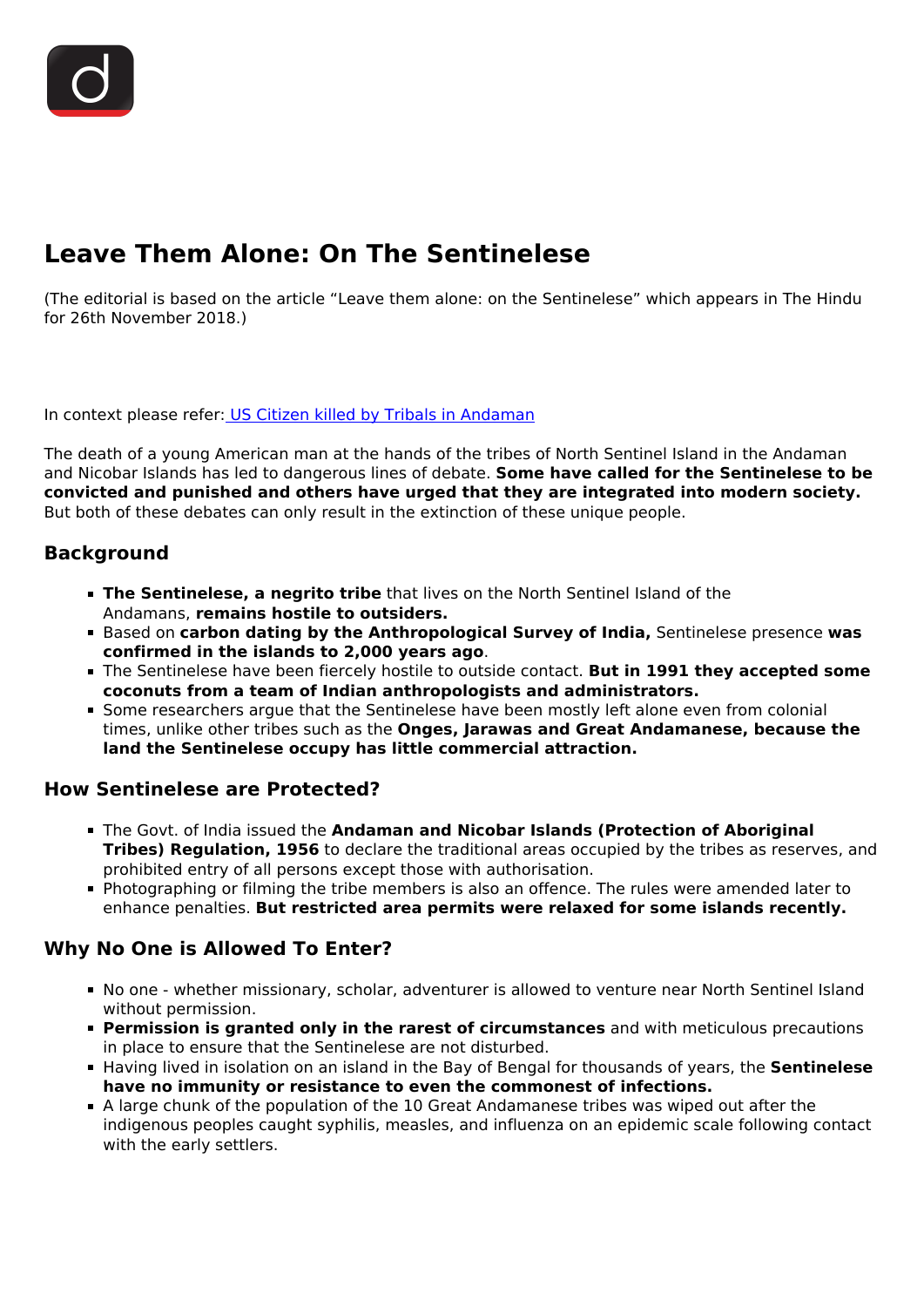# **Tribal Rights in India**

The Indian Constitution, the Provisions of the Panchayats (Extension to Scheduled Areas) Act, 1996 or PESA, and the Panchsheel Principles of India's first Prime Minister Jawaharlal Nehru, all guarantee protection to indigenous people.

#### **Jawaharlal Nehru formulated the following five principles for the policy to be pursued vis-a-vis the tribals** also known **as Tribal Panchsheel**:

- People should develop along the lines of their own genius, and the imposition of alien values should be avoided.
- Tribal rights in land and forest should be respected.
- Teams of tribals should be trained in the work of administration and development.
- Tribal areas should not be over-administered or overwhelmed with a multiplicity of schemes.
- Results should be judged not by statistics or the amount of money spent, but by the human character that is evolved.
- North Sentinel Island and its buffer zone are strictly restricted under the Protection of Aboriginal Tribe (Regulation), 1956 and Regulations under Indian Forest Act, 1927.
- The Indian Constitution protects tribal interests, especially tribal autonomy and their rights over land, through the Fifth and Sixth Schedules.
- **In India, most of the tribes are collectively identified under Article 342 (1&2) as "Scheduled Tribes"** and their right to self-determination is guaranteed by Part X: The Scheduled and Tribal Areas – Article 244: Administration of Scheduled Areas and Tribal Areas.
- **India is a signatory to International Labour Organisation Convention on Indigenous and Tribal Populations** and voted in favour of The **United Nations Declaration on the Rights of Indigenous Peoples (UNDRIP)**, but has adamantly insisted that its own indigenous peoples cannot claim status or protection under these laws.

# **Why They Should be Contacted?**

- The Sentinelese are perhaps the **most reclusive community in the world today.** Their language is so far understood by no other group and they have traditionally guarded their island fiercely, attacking most intruders with spears and arrow. I**f they are left uncontacted, there is fear of their losing unique culture, language and ways of life.**
- At the heart of the issue is the survival of the Sentinelese. **According to the 2011 Census, their population was just 15. So, there is also a fear of their extinction.**
- Tribal Below Poverty Line rate is twice the national average. **They are far behind in education and malnutrition is highly prevalent.** Although in the past 10-12 years, PESA and the Forest Rights Act have made a difference but tribals are largely not aware of their rights. They continue to remain marginalized in Indian society.

# **Is It Ethical to Leave Uncontacted Tribes Alone?**

- **They are also human beings, they don't just exist to be left mostly in ignorance of the rest of the world. They at the least need to be aware of the outside world.**
- Tribes living in isolation, have chosen to do so for a variety of reasons, some of which we know and others we do not, and they should be the ones to choose when and if that isolation ends.
- History has taught that when outsiders and their food, textiles, commodities, and germs are introduced into indigenous communities that have not built up immunities to foreign life, whole societies have been wiped out.
- While a state certainly has a duty to advance its citizens' human condition. Alternate methods of improving the human condition without disturbing their ingeniousness should be developed.
- **Lastly, since indigenous people have the right to determine their own futures and**